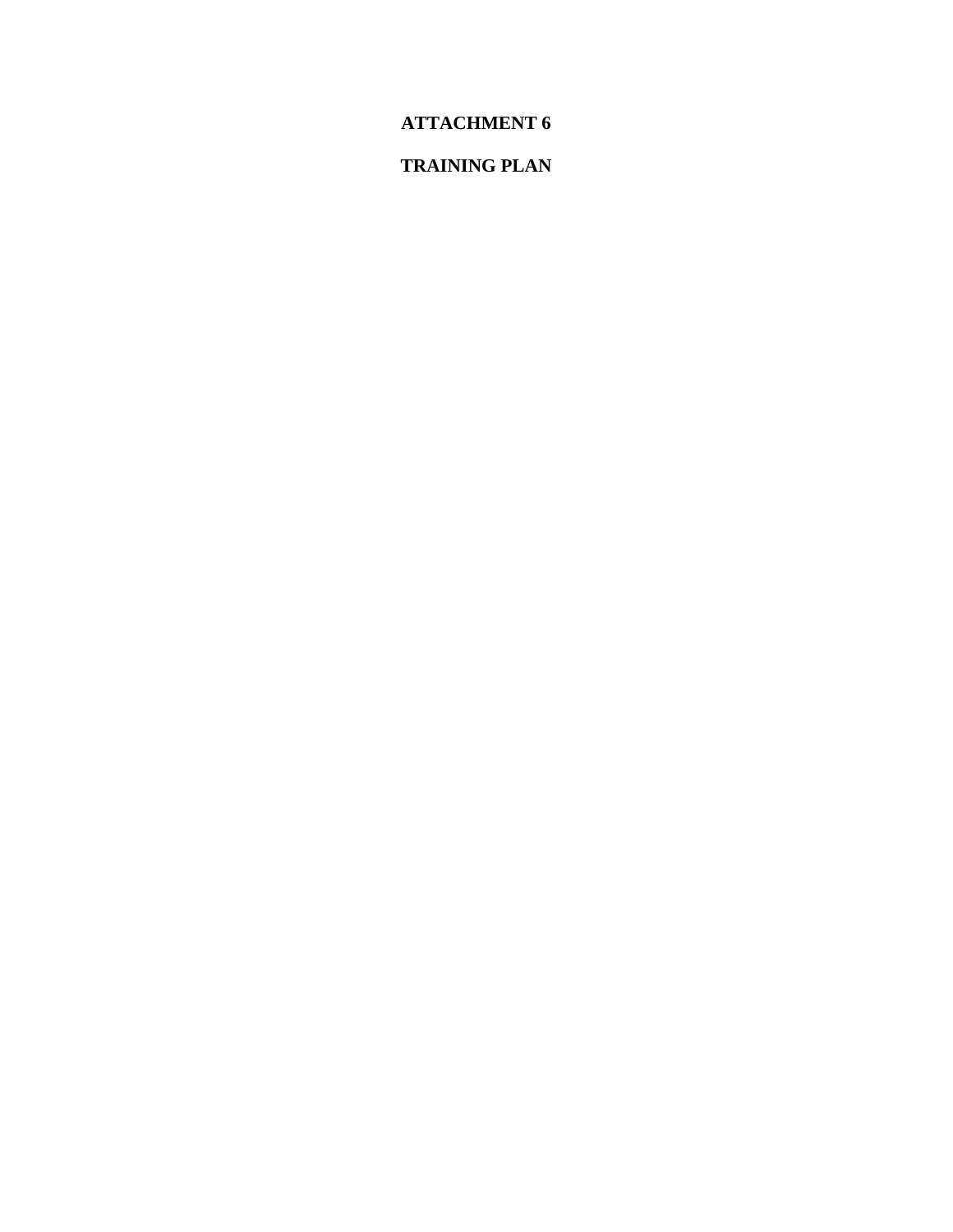### **Attachment 6 TRAINING PLAN**

This training plan describes training for facility personnel who work with hazardous waste to ensure compliance with UAC R315-264-16. The training program is directed by personnel who have been trained in hazardous waste management procedures. The training program includes training on hazardous waste management procedures which are relevant to each position and includes instruction and annual re-training on implementation of the facility's Resource Conservation and Recovery Act (RCRA) Contingency Plan, which contains a description of emergency procedures, equipment, and systems.

The training is designed to ensure that personnel are able to respond properly to emergencies and that they are familiar with emergency procedures, equipment, and systems. These include procedures for using and inspecting the facility's emergency equipment and communication and alarm systems. Personnel are also trained in the proper responses for fires, explosions, and releases of hazardous wastes to air, soil, or surface waters.

Training instruction to meet RCRA requirements is accomplished with a RCRA training program, which covers a RCRA overview, and U.S. Environmental Protection Agency (EPA) regulations on hazardous waste identification, hazardous waste category determination, generator, transporter, and treatment, storage, or disposal facility (TSDF) requirements, manifesting, labeling, record keeping, and land disposal restriction (LDR) requirements.

#### **1.0 OUTLINE OF INTRODUCTORY AND CONTINUING TRAINING PROGRAMS**

An outline of the training program is in Table 1. Following a description of training programs are specific job titles and job descriptions of personnel at the Facility, including those related to hazardous waste management. It should be noted that this is a typical job title/description at the Facility. Job titles/descriptions are be assigned to designated personnel, at which time the designated personnel will receive the appropriate training. This documentation will be maintained by the Facility.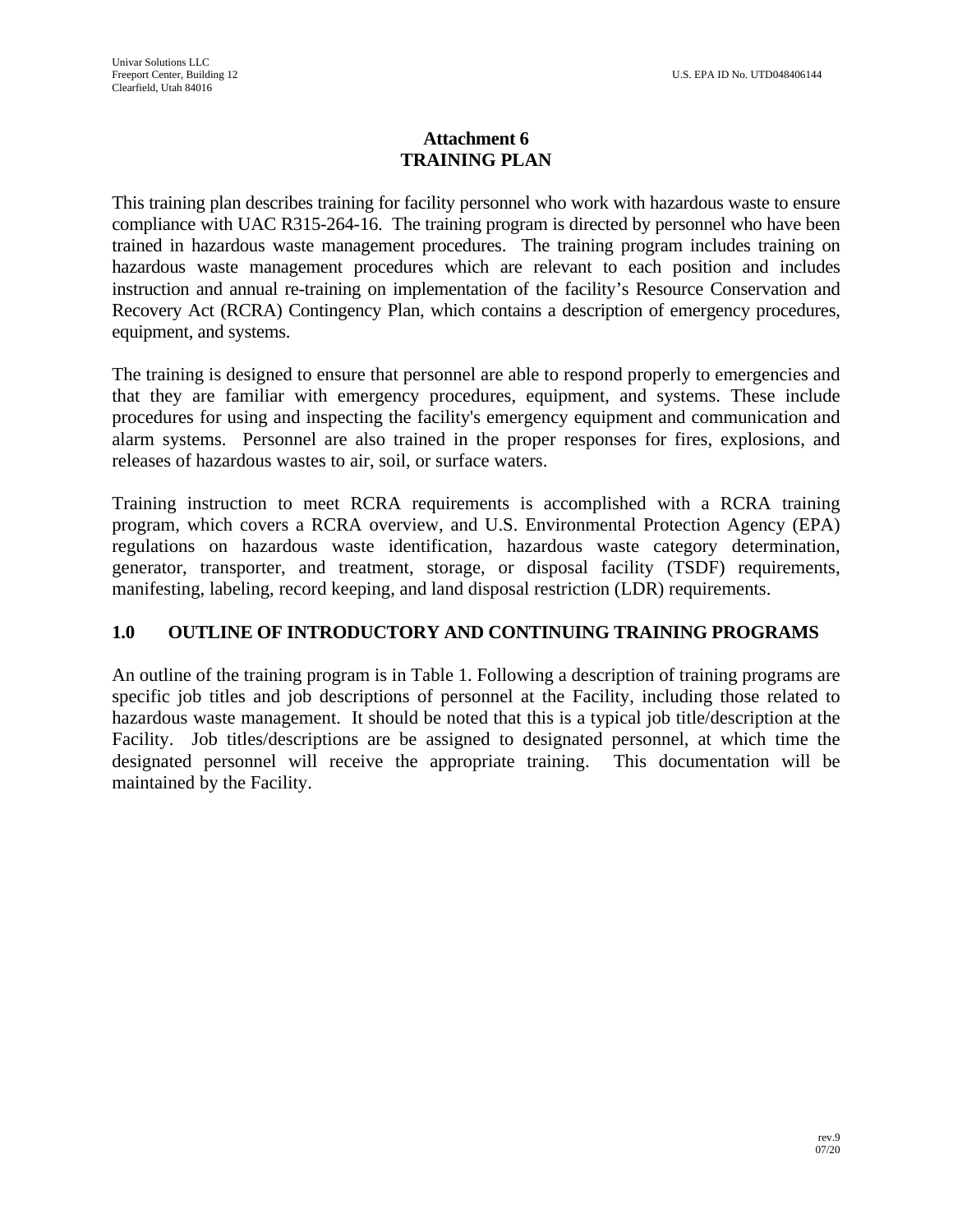## **Table 1 TRAINING PROGRAM SUMMARY**

1. U.S. Department of Transportation (DOT) Regulations. This program covers shipping papers, packaging, loading, unloading, marking, labeling, and placarding.

Required every 3 years for Facility Manager / Facility Supervisor / Compliance Lead / Driver / Material Handler / Inventory Control Coordinator.

2. Resource Conservation and Recovery Act. This program covers regulations for generators, transporters, and treatment, storage, or disposal facilities (TSDFs). Includes training on the RCRA Contingency Plan

Required annually for all facility personnel.

3. 24-hour HAZWOPER. Required by the Occupational Safety and Health Administration (OSHA) for training new employees before they are permitted to engage in hazardous waste operations.

Initial 24-hour HAZWOPER with annual 8-hour refresher for Facility Manager / Facility Supervisor / Compliance Lead / Driver / Material Handler, and any others who manage hazardous waste on-site.

4. Hazard Communication Standard. This program covers Safety Data Sheets, labels, and industrial hygiene.

Required for all facility personnel; after initial training, required for applicable personnel after a new hazard is introduced into the employees' work area.

5. Fire Safety. This program covers the elements of fighting small fires, and the use of fire extinguishers.

Required annually for all facility personnel.

6. Toxic Substances Control Act, Sections 8C and 8E. This program covers reporting procedures for new hazards, or hazards not previously known.

Required initially for all facility personnel.

7. Forklift. This program covers the safe operation of forklifts.

Required every three years for Facility Manager / Facility Supervisor / Compliance Lead / Driver / Material Handlers.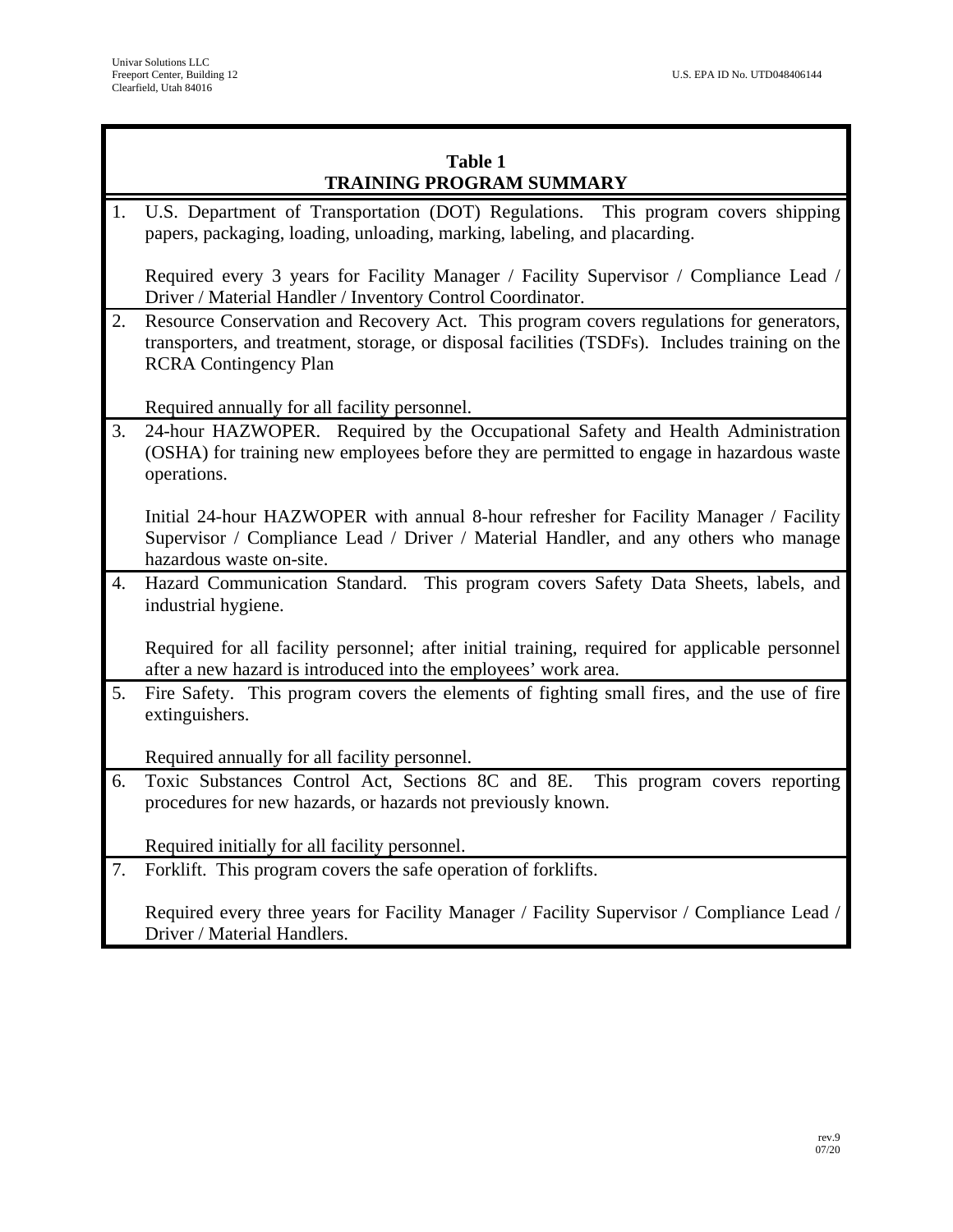### *1.1 Job Title/Job Description*

Specific job titles and job descriptions of personnel at the facility related to hazardous waste management are outlined below. These personnel are supported remotely by corporate Univar health, safety, security and environmental (HSSE) personnel.

#### *Facility Manager/Designated Representative*

The Facility Manager directs operational activities for the Clearfield facility such as supervising warehouse and driver staff, facility layout and project management, strategic planning, and fleet management. The Facility Manager also manages regulatory and permit issues, dispatching, receiving, and the storing and handling of materials to meet customer requirements. Specific hazardous waste management activities are identified below:

- Oversee RCRA compliance for the facility, as it relates to handling, transporting and storing hazardous wastes, in accordance with Federal and State regulations.
- Responsible for maintaining Part B permit in conjunction with corporate personnel.
- Direct the safe and efficient operation of the facility and oversees the maintenance of vehicles and equipment.
- Train operations personnel in RCRA requirements and safety related issues.
- Responsible for the RCRA operating logs, manifests, and land ban certifications.
- Review and sign hazardous waste paperwork.
- Determine the correct placement of incoming hazardous waste.
- Position has responsibility to reject waste shipments or activities not in compliance.
- Coordinate transportation of waste and conduct inspections of the permitted waste storage areas.

The minimum education requirement for this position is a high school diploma and training in hazardous waste management procedures.

#### *Facility Supervisor*

The Facility Supervisor is responsible for directing daily facility functions and ensuring the plant is operating properly. They are also responsible for the facility inspection and operations in the absence of the Facility Manager. They are also authorized to act as an Emergency Coordinator, if necessary. The facility supervisor serves as a Material Handler when required. Specific hazardous waste management activities are identified below:

- Management of compliance with state and federal regulations governing hazardous waste operations at the facility
- Oversee required training for Inventory Control Coordinators

The minimum education requirement for this position is a high school diploma and training in hazardous waste management practices.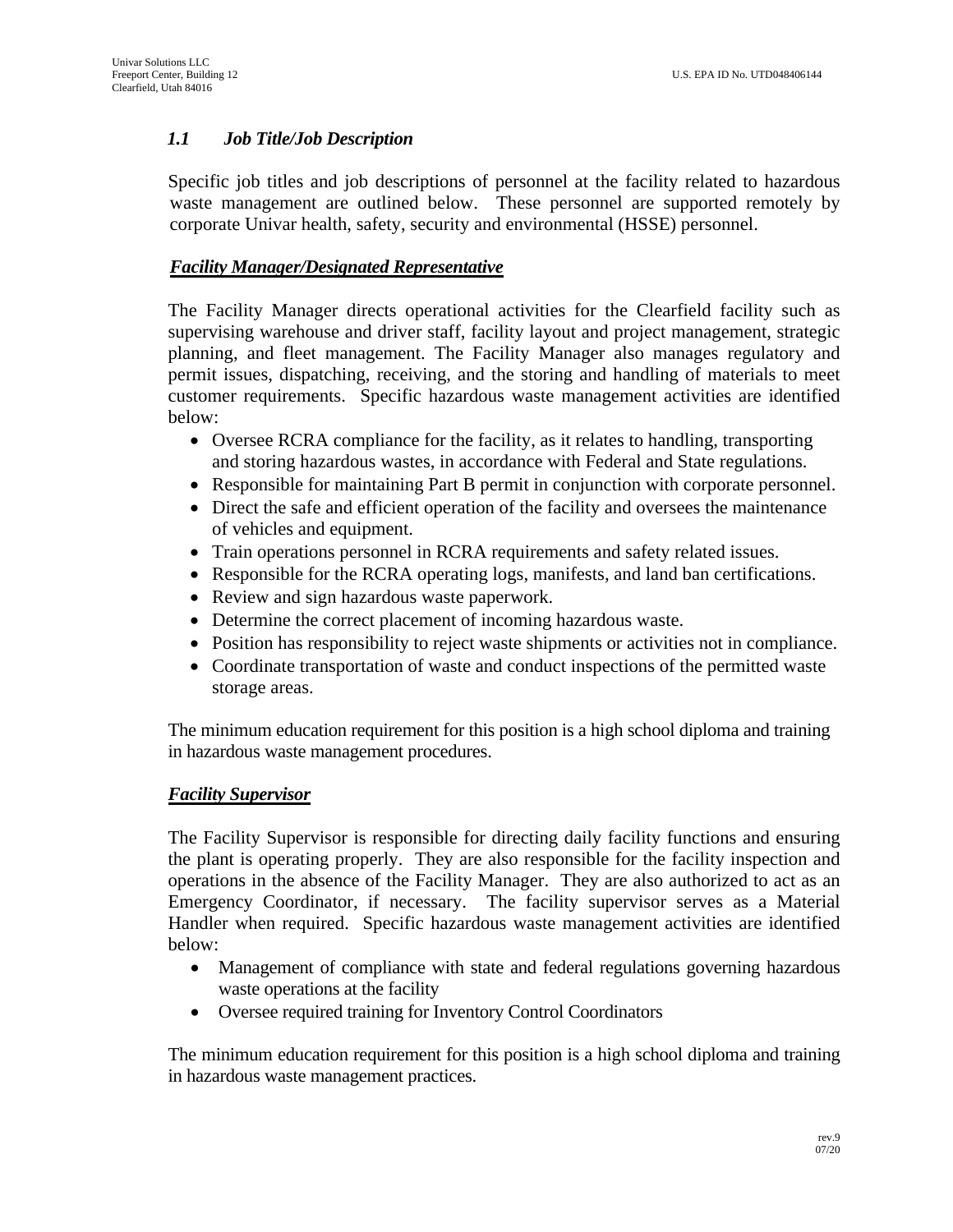#### *Compliance Lead*

The Compliance Lead is responsible for directing daily hazardous waste functions. They are also responsible for the facility inspection and operations in the absence of the Facility Manager/Supervisor. They are also authorized to act as an Emergency Coordinator, if necessary. The Compliance Lead serves as a Material Handler when required. Specific hazardous waste management activities are identified below:

- Ensure compliance with state and federal regulations governing hazardous waste operations at the facility
- Review and sign hazardous waste paperwork
- Reject waste shipments or activities not in compliance
- Review samples and waste profile sheets
- Coordinate the transportation of waste

#### *Inventory Control Coordinator*

The Inventory Control Coordinator (ICC) is responsible for directing daily facility functions as it pertains to the plant inventory. They are also responsible for the cycle counts and reconciliation of inventory. In some circumstances, they can also serve as a Material Handler at the facility. Specific hazardous waste management activities are identified below:

- Prepare and file paper work involving hazardous waste shipments
- Maintain RCRA operating records, manifests, and land ban certifications
- Review and sign hazardous waste paperwork
- Review samples and profile sheets
- Assist in determining the correct placement of incoming hazardous waste
- Reject waste shipments or activities not in compliance
- Coordinate the transportation of waste

The minimum education requirement for this position is a high school diploma and training in hazardous waste management procedures.

#### *Materials Handler / Driver*

The Driver / Material Handler is responsible for driving transport vehicles in a professional manner, obeying state and federal regulations and speed limits, and also keeping abreast of all laws governing the trucking industry. The Driver / Material Handler loads and unloads trucks as well as shipping, receiving, storing and distributing materials. In addition, they are required to assist with general cleaning and organization of the plant or warehouse. Specific hazardous waste management activities are identified below:

- Handle and store hazardous waste properly as instructed by the Facility Manager
- Ensure paperwork is complete at the time of pick-up or shipment, i.e. signatures, dates, total number of pieces, total quantity, transporter numbers in place, etc.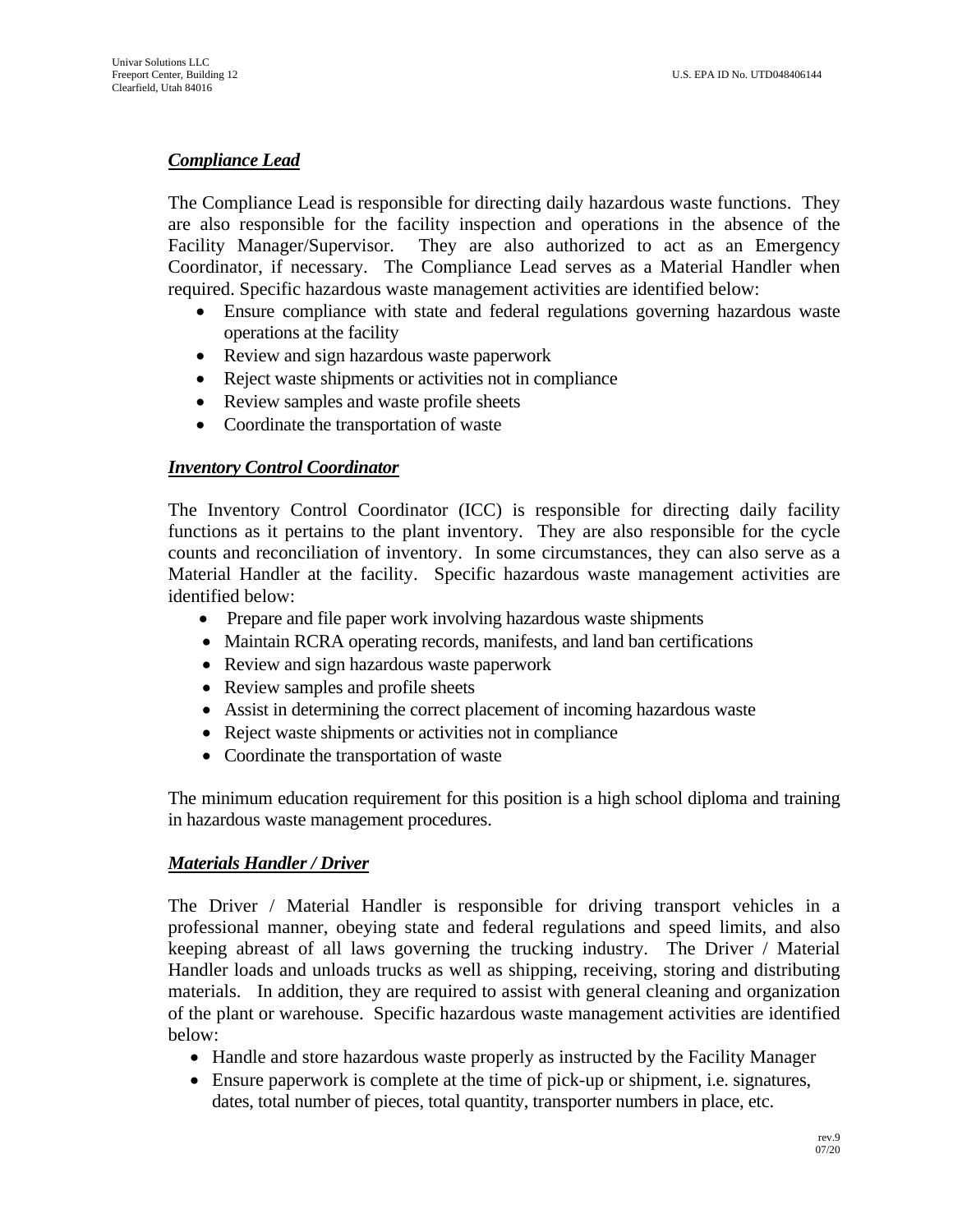- Ensure that the required documents are maintained with the truck
- Maintain knowledge of emergency procedures necessary in the event of a hazardous waste spill during transportation or storage of the material
- Review, sign, and file hazardous waste paperwork

A high school diploma is preferred for this position.

#### *1.2 Description of How Training Will be Designed to Meet Actual Job Tasks*

Job titles, major responsibilities, and education requirements for each position is described above. Introductory and refresher training for each position are described below. The names of employees filling each of these job descriptions are maintained by the facility.

Facility personnel are required to receive the necessary training within six months after the date of their employment or assignment to the facility, or to a new position at the facility. New employees at the facility may not work in unsupervised positions until they have completed the necessary training.

In addition to the Clearfield facility training programs included in Table 1, facility personnel may receive other remote or on-the-job training necessary for hazardous waste management operations, which will be documented by the facility.

#### *1.3 Training Director*

The person responsible for training for Clearfield facility personnel (i.e., Training Director) is the Facility Manager. The credentials for the Training Director include extensive experience in the hazardous waste management area and equivalent work experience. The Training Director has received RCRA and HAZWOPER training, and reviews and approves hazardous waste management training programs relevant to the facility.

#### *1.4 Training for Emergency Response*

The training is designed to ensure that personnel are able to respond properly to emergencies and that they are familiar with emergency procedures, equipment, and systems. These include procedures for using and inspecting the facility's emergency equipment, communication, and security. Personnel are also trained in the proper responses to fires, explosions, and releases of hazardous wastes to air, soil, or surface waters.

These requirements include the proper use of fire extinguishers, personal protective equipment, proper incident reporting, and responses to specific types of emergencies.

The RCRA Contingency Plan training covers emergency response procedures including the following specific subjects:

Communications & alarm systems